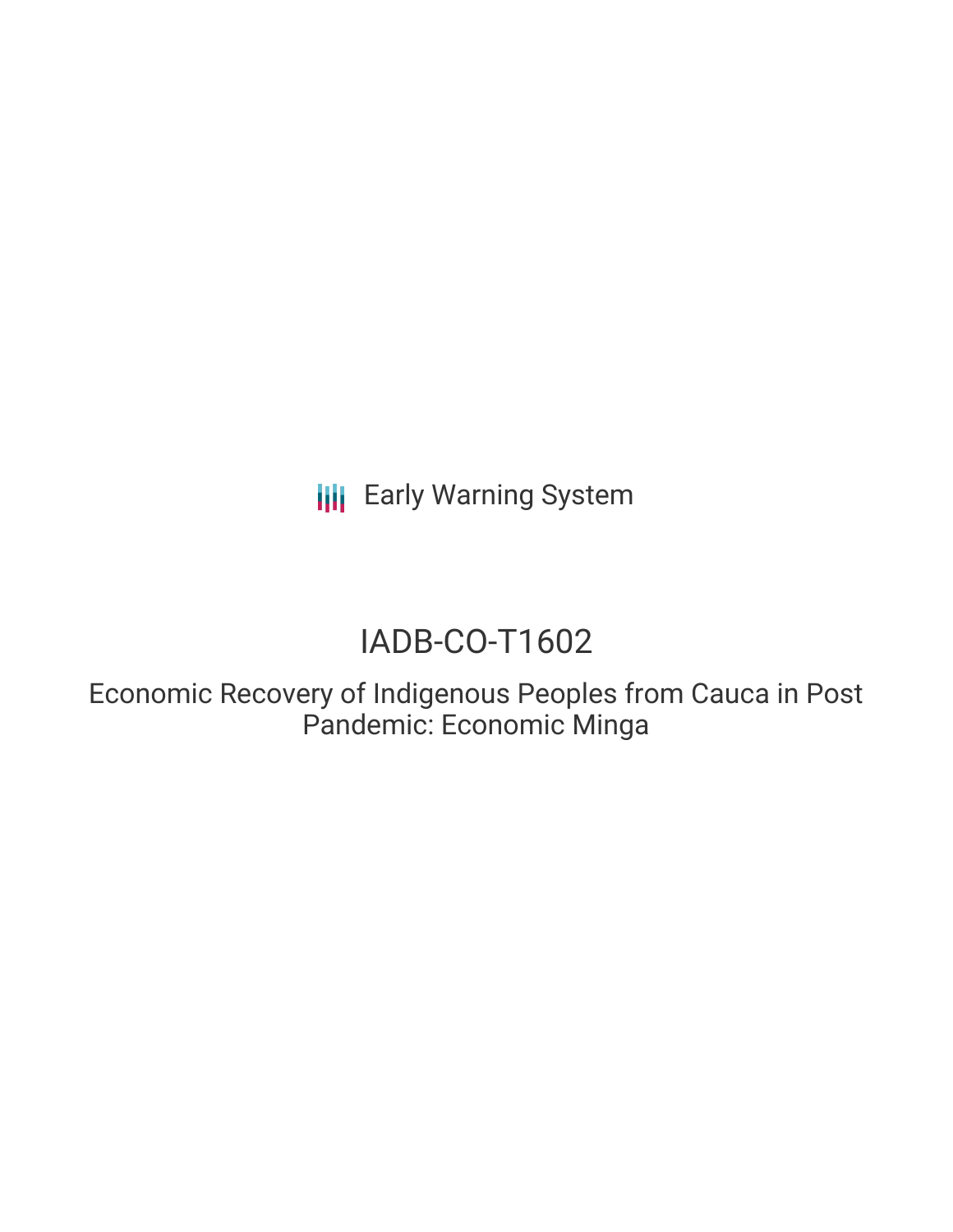

## **Quick Facts**

| <b>Countries</b>               | Colombia                                                      |
|--------------------------------|---------------------------------------------------------------|
| <b>Specific Location</b>       | Antioquia                                                     |
| <b>Financial Institutions</b>  | Inter-American Development Bank (IADB)                        |
| <b>Status</b>                  | Proposed                                                      |
| <b>Bank Risk Rating</b>        | C                                                             |
| <b>Borrower</b>                | Government of Colombia                                        |
| <b>Sectors</b>                 | Industry and Trade, Law and Government, Technical Cooperation |
| <b>Investment Type(s)</b>      | Grant                                                         |
| <b>Investment Amount (USD)</b> | $$0.25$ million                                               |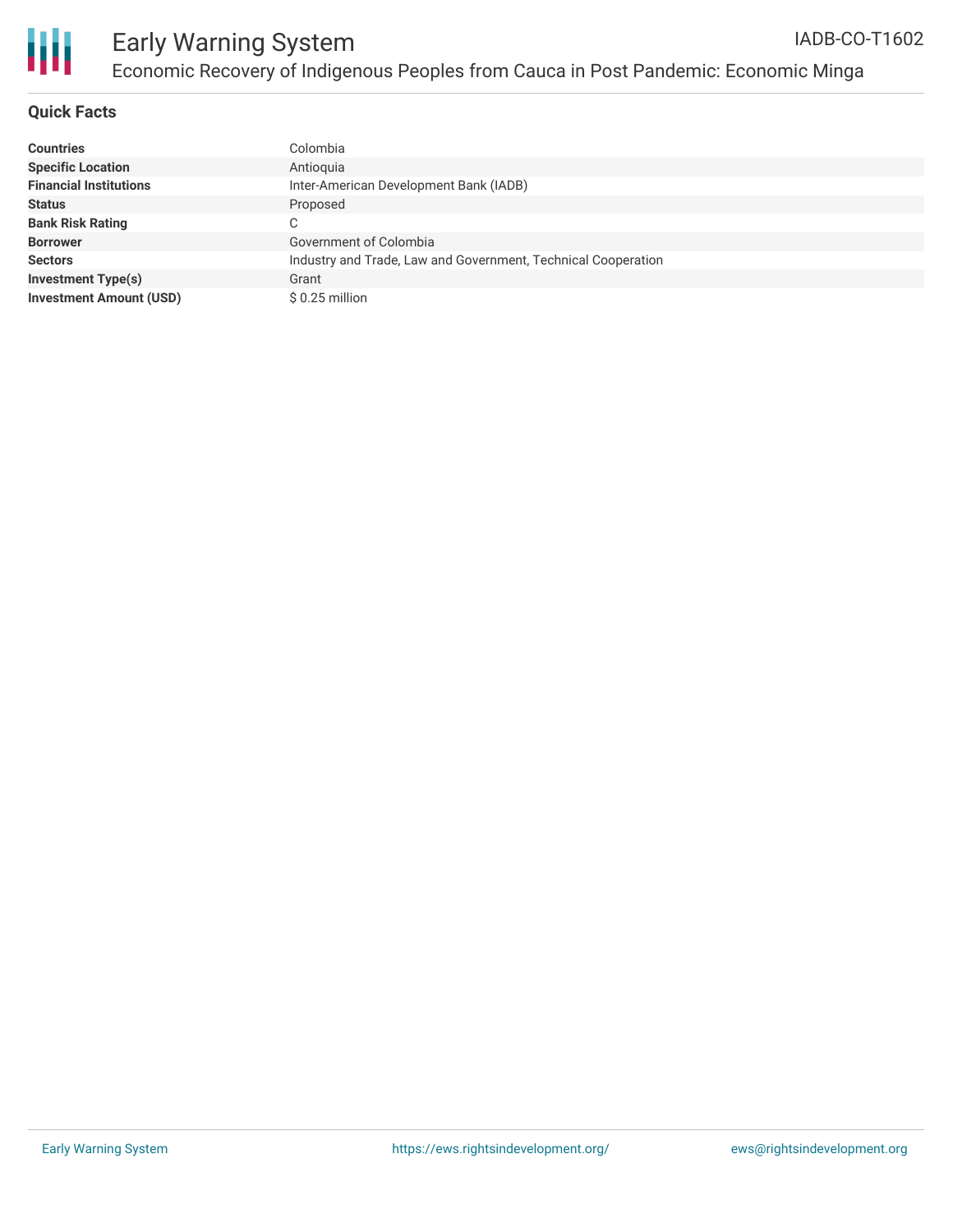

## **Project Description**

Support the Interior Ministry and the Regional Indigenous Council of Cauca (CRIC) to design instruments that articulate indigenous economies to the market, including the development of a project portfolio, the identification of measures to overcome bottlenecks, and the participatory design of a protocol to guarantee the sociocultural, environmental, technical, economic and financial viability of the indigenous businesses.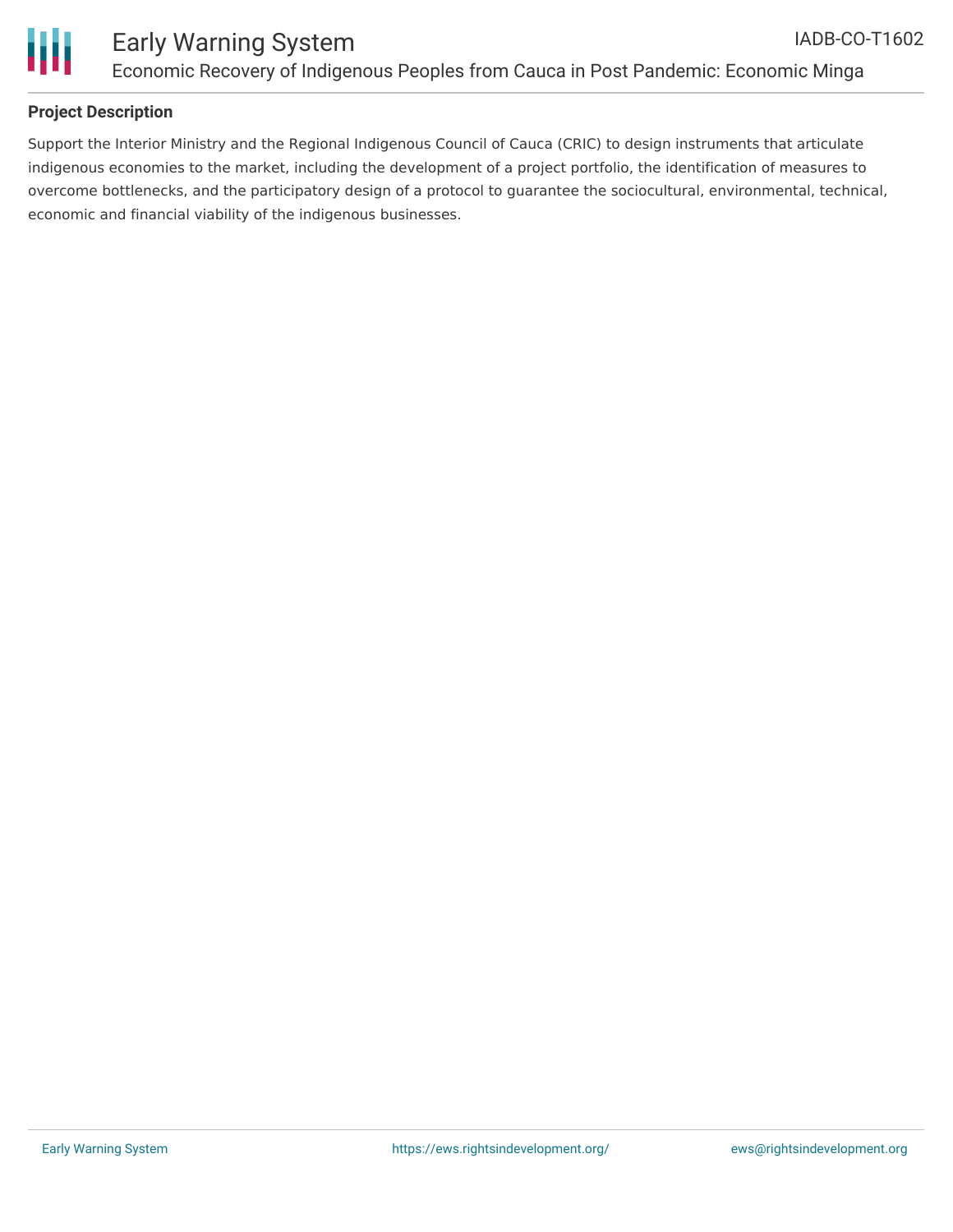

#### Early Warning System Economic Recovery of Indigenous Peoples from Cauca in Post Pandemic: Economic Minga IADB-CO-T1602

#### **Investment Description**

• Inter-American Development Bank (IADB)